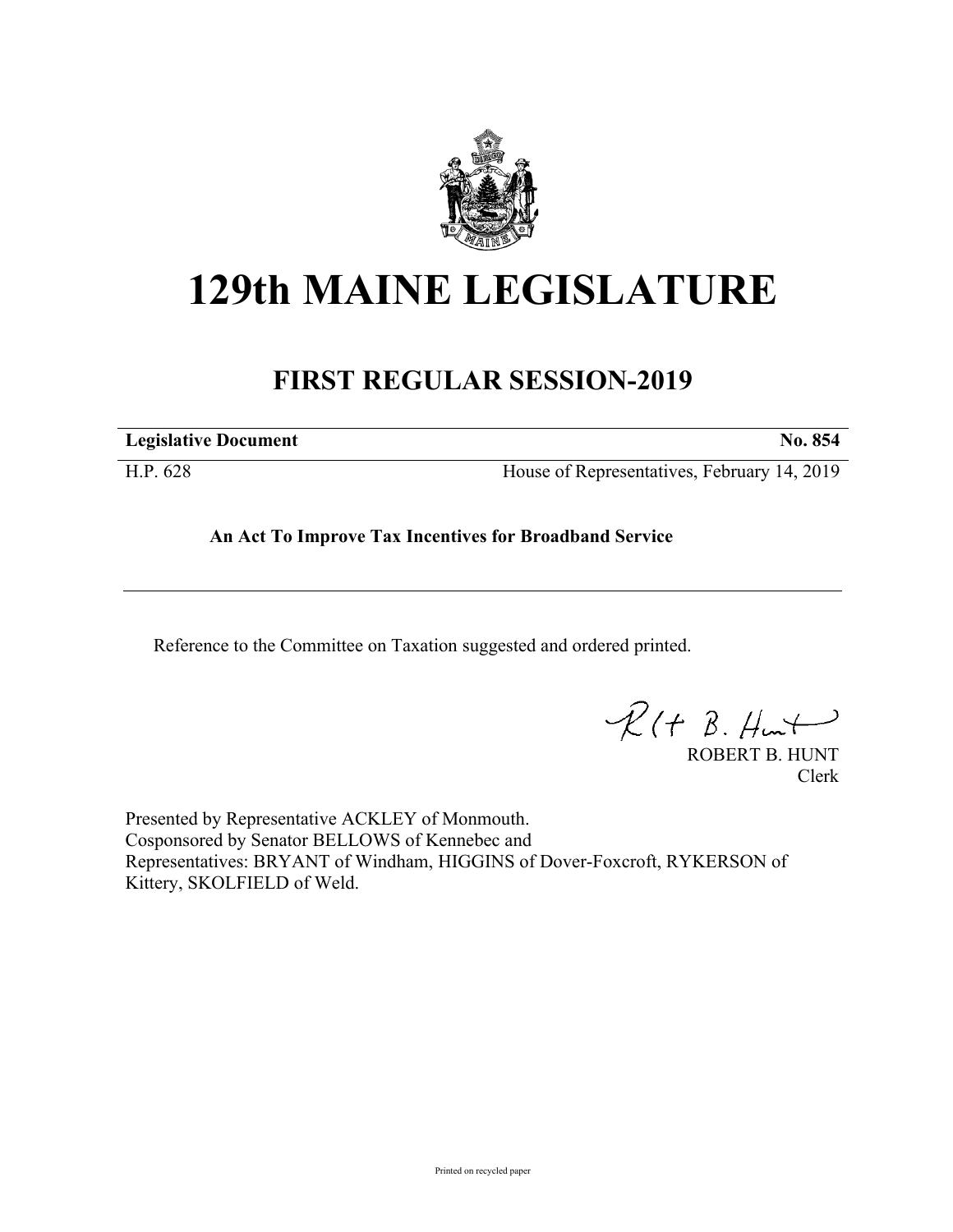## **Be it enacted by the People of the State of Maine as follows:**

 **Sec. 1. 30-A MRSA §5225, sub-§1, ¶C,** as amended by PL 2013, c. 184, §4, is further amended to read:

 C. Costs related to economic development, environmental improvements, fisheries and wildlife or marine resources projects, recreational trails, broadband service development, expansion or improvement, including connecting to broadband service outside the tax increment financing district, or employment training within the municipality or plantation, including, but not limited to:

- (1) Costs of funding economic development programs or events developed by the municipality or plantation or funding the marketing of the municipality or plantation as a business or arts location;
- (2) Costs of funding environmental improvement projects developed by the municipality or plantation for commercial or arts district use or related to such activities;
- (3) Funding to establish permanent economic development revolving loan funds, investment funds and grants;

 (4) Costs of services and equipment to provide skills development and training, including scholarships to in-state educational institutions or to online learning entities when in-state options are not available, for jobs created or retained in the municipality or plantation. These costs must be designated as training funds in 21 the development program;

 (5) Quality child care costs, including finance costs and construction, staffing, training, certification and accreditation costs related to child care;

 (6) Costs associated with new or existing recreational trails determined by the department to have significant potential to promote economic development, including, but not limited to, costs for multiple projects and project phases that may include planning, design, construction, maintenance, grooming and improvements with respect to new or existing recreational trails, which may include bridges that are part of the trail corridor, used all or in part for all-terrain vehicles, snowmobiles, hiking, bicycling, cross-country skiing or other related multiple uses;

- (7) Costs associated with a new or expanded transit service, limited to:
- (a) Transit service capital costs, including but not limited to: transit vehicles such as buses, ferries, vans, rail conveyances and related equipment; bus shelters and other transit-related structures; and benches, signs and other transit-related infrastructure; and
- (b) In the case of transit-oriented development districts, ongoing costs of adding to an existing transit system or creating a new transit service and limited strictly to transit operator salaries, transit vehicle fuel and transit vehicle parts replacements; and